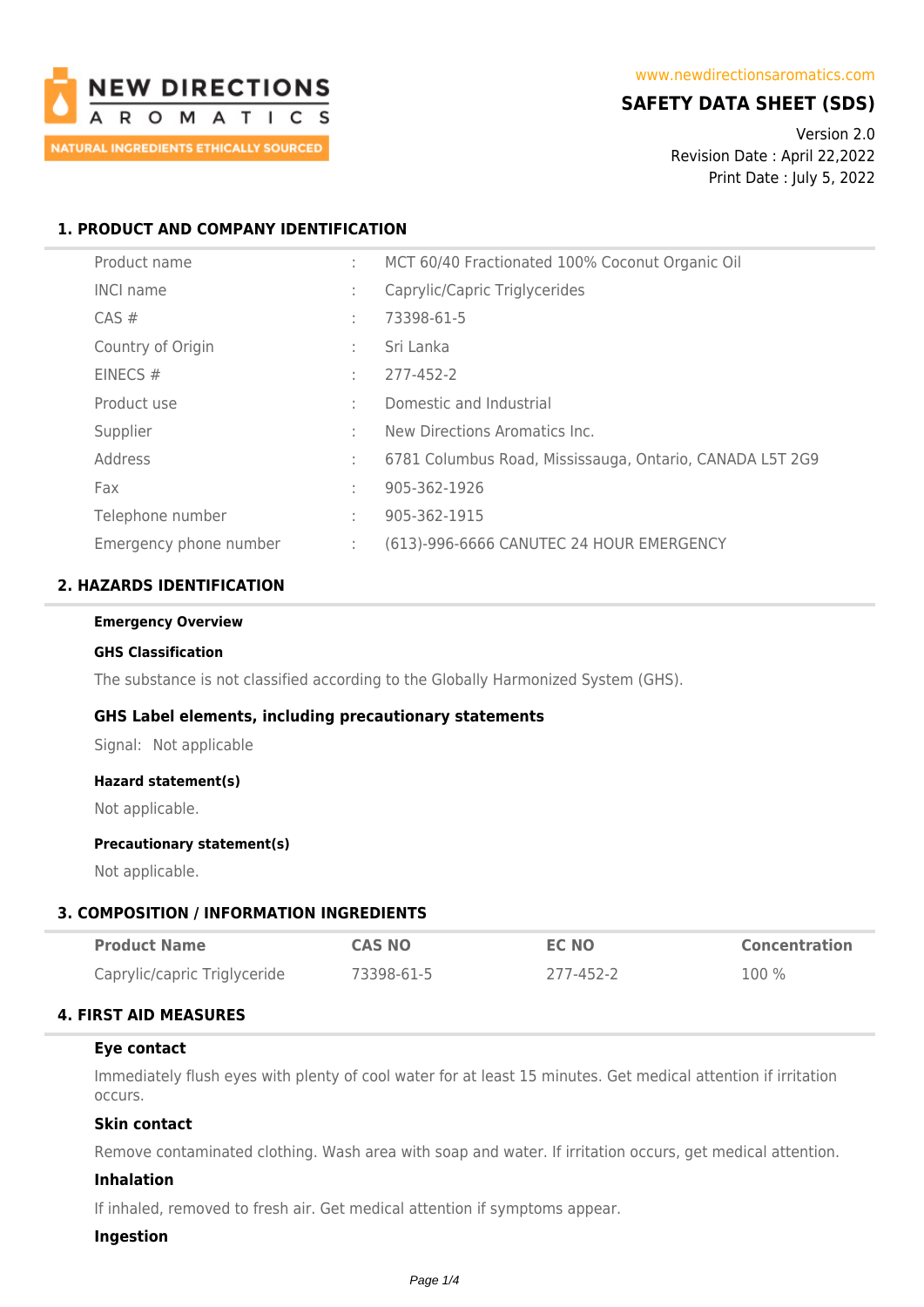Seek medical attention or contact local poison control center.

# **5. FIRE FIGHTING MEASURES**

# **Suitable extinguishing media**

Foam. Dry Powder. Carbon dioxide.

#### **Unsuitable extinguishing media**

Water spray, water jet.

### **Special protective equipment and precautions for fire-fighters**

Wear proper protective equipment. Exercise caution when fighting any chemical fire. Use water spray or fog for cooling exposed containers.

# **Special hazards arising from the substance or its combustible products**

Hazardous decomposition products may be formed at extreme heat or if burned.

#### **Resulting gases**

Carbon oxides.

### **6. ACCIDENTAL RELEASE MEASURES**

#### **Personal precautions, protective equipment and emergency procedures.**

Equip clean crew with proper protection. Respiratory protection equipment may be necessary.

#### **Environmental precautions**

Prevent entry to sewers and public waters. Notify authorities if product enters sewers or public waters.

### **Methods and materials for containment and cleaning up**

Clean up any spills as soon as possible, using an absorbent material to collect it. Use suitable disposal containers.

# **7. HANDLING AND STORAGE**

### **Precautions for safe handling**

No direct lighting. No smoking. Ensure prompt removal from eyes, skin and clothing. Wash hands and other exposed areas with mild soap and water before eating, drinking or smoking and when leaving work. Handle in accordance with good industrial hygiene and safety procedures.

### **Conditions for safe storage, including any incompatibilities**

Provide local exhaust or general room ventilation to minimize dust and/or vapour concentrations. Keep container closed when not in use.

### **8. EXPOSURE CONTROLS AND PERSONAL PROTECTION**

#### **Exposure controls**

Not available.

#### **Eyes**

Use tightly sealed goggles.

# **Skin**

If skin contact or contamination of clothing is likely, protective clothing should be worn. Use protective gloves.

#### **Respiratory**

In case of insufficient ventilation, wear suitable respiratory equipment.

#### **Ingestion**

Not for ingestion.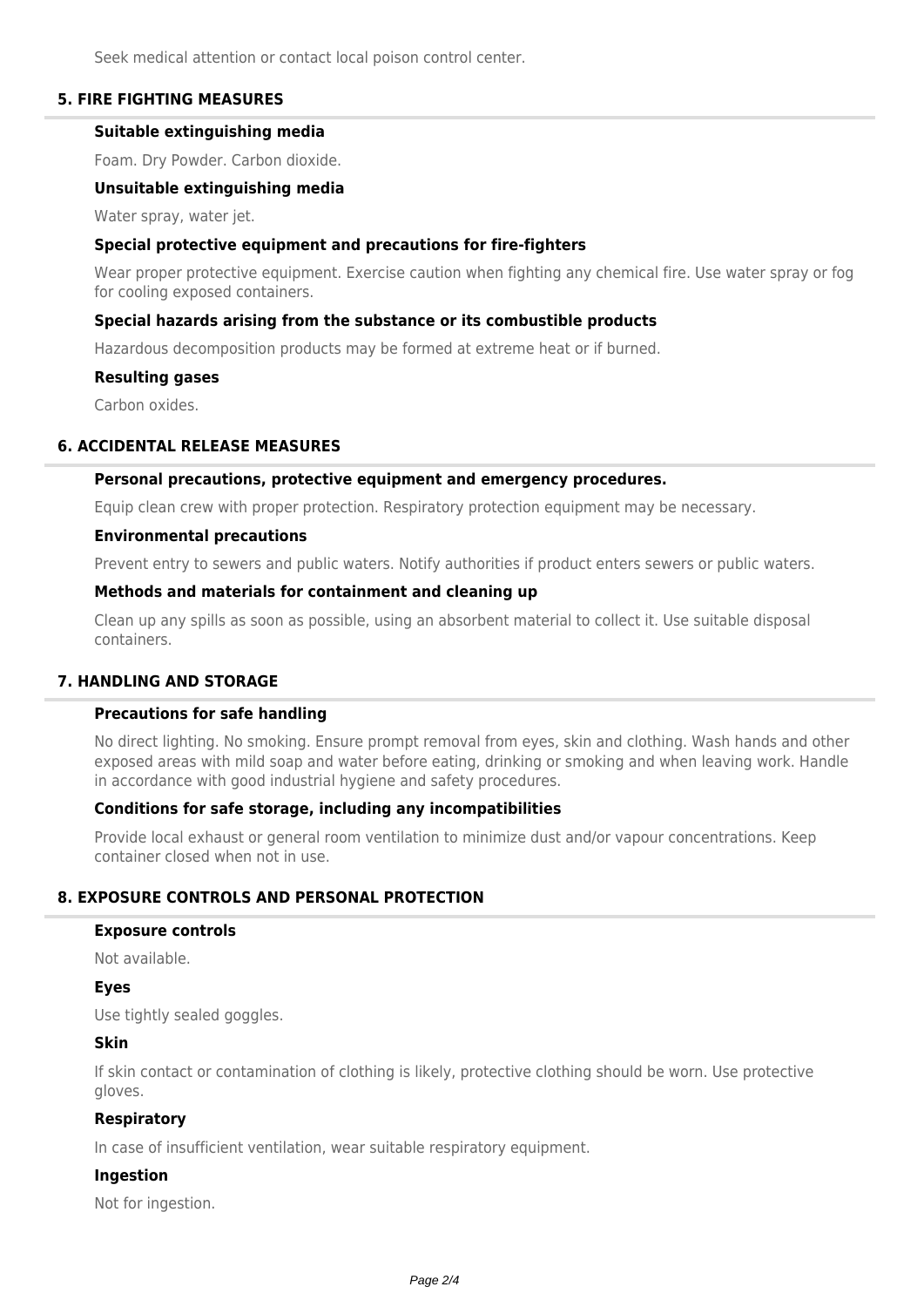# **9. PHYSICAL AND CHEMICAL PROPERTIES**

| Appearance       |   | Clear, colourless to very pale yellow liquid.     |
|------------------|---|---------------------------------------------------|
| Odor             |   | Characteristic odor.                              |
| Flash point      |   | $250^{\circ}$ C                                   |
| Vapor pressure   |   | $< 0.01$ Pa @ 20 $^{\circ}$ C.                    |
| Relative density | ÷ | $0.94 \, \textcircled{a} 20 \, \textcircled{c}$ . |
| Solubility (ies) |   | Soluble in oil. Insoluble in water.               |
|                  |   |                                                   |

# **10. STABILITY AND REACTIVITY**

# **Reactivity**

No further relevant information available.

# **Chemical stability**

Chemically stable.

# **11. TOXICOLOGICAL INFORMATION**

# **Acute toxicity**

LD50 (oral) >5000 mg/kg (Mouse) LD50 (dermal) >2000 mg/kg (Rat)

# **Carcinogenicity**

No further relevant information available.

# **Mutagenicity**

Negative.

# **Respiratory or skin sensitization**

No sensitizing effects known.

# **Skin contact**

Non-irritating.

# **Eye contact**

Possible irritation should be prevented by wearing safety glasses.

# **12. ECOLOGICAL INFORMATION**

# **Ecotoxicity**

LC0 (96h) <sup>3</sup> 53 mg/L (Fish) (EU Method C.1, RA ester mixture)

EC50 (48h) > 100 mg/L (Daphnia magna) (EU Method C.2, Triglyceride (C8-10))

EC50 (72h) (static) > 0,449 mg/L (Algae, Scenedesmus subspicatus) (EU Method C.3)

# **Persistence and degradability**

Product is biodegradable.

# **Bio - accumulative potential**

Does not accumulate in organisms.

# **Mobility in soil**

Not available.

# **13. DISPOSAL CONSIDERATION**

Dispose of product in accordance with local, state or provincial and federal regulations. Check with local municipal authority to ensure compliance.